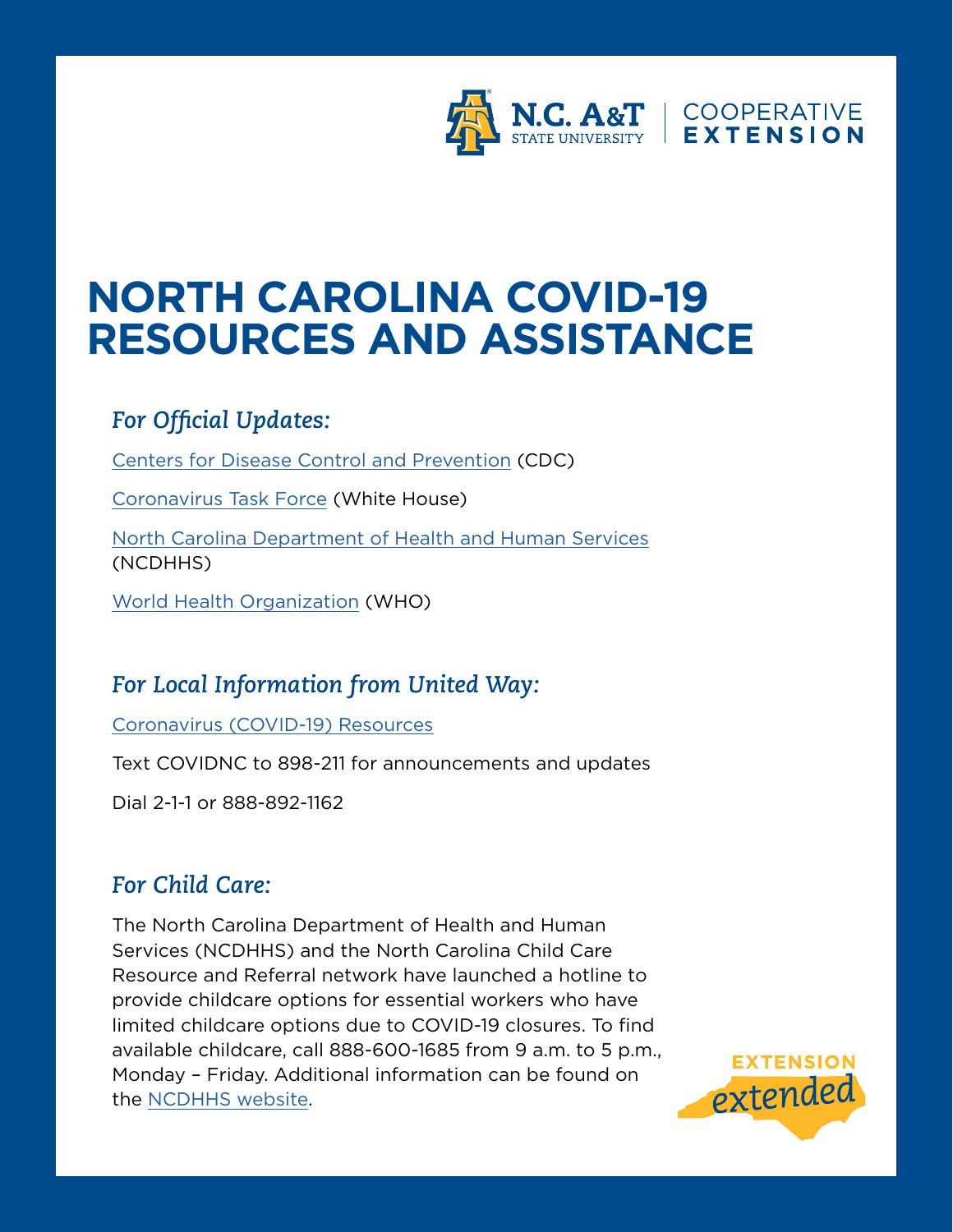# *For Faith-Based and Community Organizations:*

The Partnership Center of the U.S. Department of Health and Human Services (DHHS) leads DHHS efforts to build and support partnerships with faith-based and community organizations in order to better serve individuals, families and communities in need. Links to several fact sheets related to COVID-19 are available from the [Partnership Center website](https://www.hhs.gov/about/agencies/iea/partnerships/index.html).

# *For Financial Assistance:*

## **Internal Revenue Service (IRS)**

Federal income tax deadlines have been extended to July 15, 2020. For more information, visit the [Internal Revenue Service](https://www.irs.gov/coronavirus-tax-relief-and-economic-impact-payments)  [website.](https://www.irs.gov/coronavirus-tax-relief-and-economic-impact-payments)

## **North Carolina Chamber**

The NC Chamber is providing support and resources for North Carolina businesses, particularly focusing on small businesses. A resource guide for businesses during the COVID-19 pandemic is available at the [NC Chamber website.](https://ncchamber.com/coronavirus-resource-guide-nc-business/)

## **Unemployment Benefits**

Individuals who are laid off, experiencing reduced work hours, or prevented from working due medical conditions caused by COVID-19 may be eligible for unemployment benefits. For more information and to determine eligibility, visit the North Carolina Department of Commerce [Employment Security website](https://des.nc.gov).

## **U.S. Small Business Administration**

The Small Business Administration (SBA) offers low-interest disaster loans for businesses and homeowners impacted by COVID-19. For more information and to download loan applications, visit the SBA's [Disaster Assistance website.](https://www.sba.gov/funding-programs/disaster-assistance) Businesses and individuals may also obtain information and loan applications by calling the SBA's Customer Service Center at 1-800-659-2955 or 1-800-877-8339 (for the deaf and hearing impaired), or by emailing [disastercustomerservice@sba.gov](mailto:disastercustomerservice%40sba.gov?subject=).